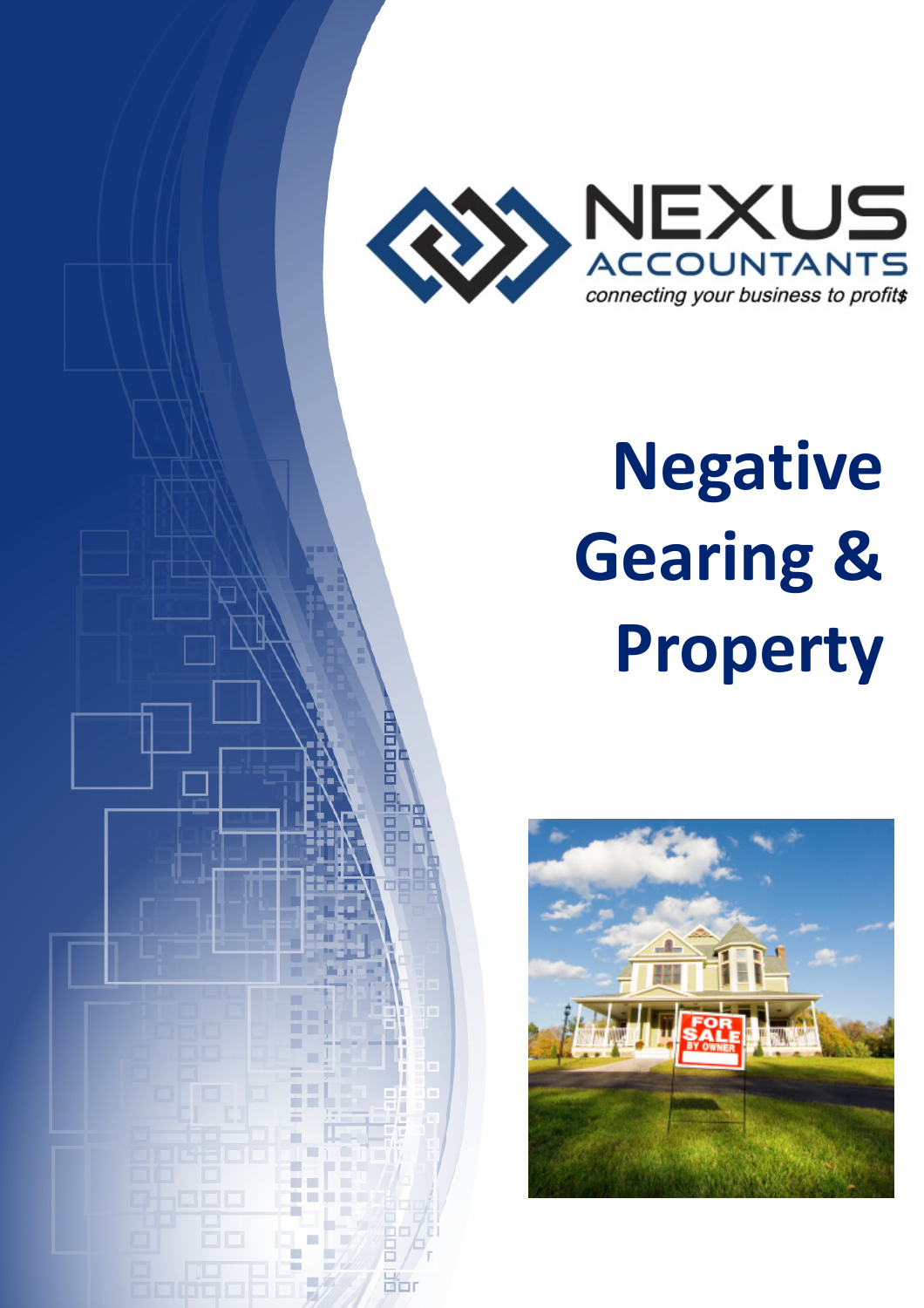## Negative Gearing & Property

Creating wealth through purchasing an investment property is a well established practice in this country.

By definition, 'negative gearing' is where you borrow to acquire the property and the interest expense exceeds the rental income you receive from the tenants. The obvious attraction of borrowing or gearing to invest is that you can purchase a property that might otherwise have been unaffordable and the strategy can also be tax effective because individuals can offset the loss against other assessable income.

The real benefits of negative gearing are only realised when you combine the correct tax and financial advice with a suitable property in the right location funded by the most appropriate loan product. As such, you should always seek expert advice and make sure the purchase is within your budget and will deliver long term financial benefits supported by taxation concessions.

Having assisted so many clients when buying a negatively geared property as part of their wealth creation strategy, you can benefit from our experience.

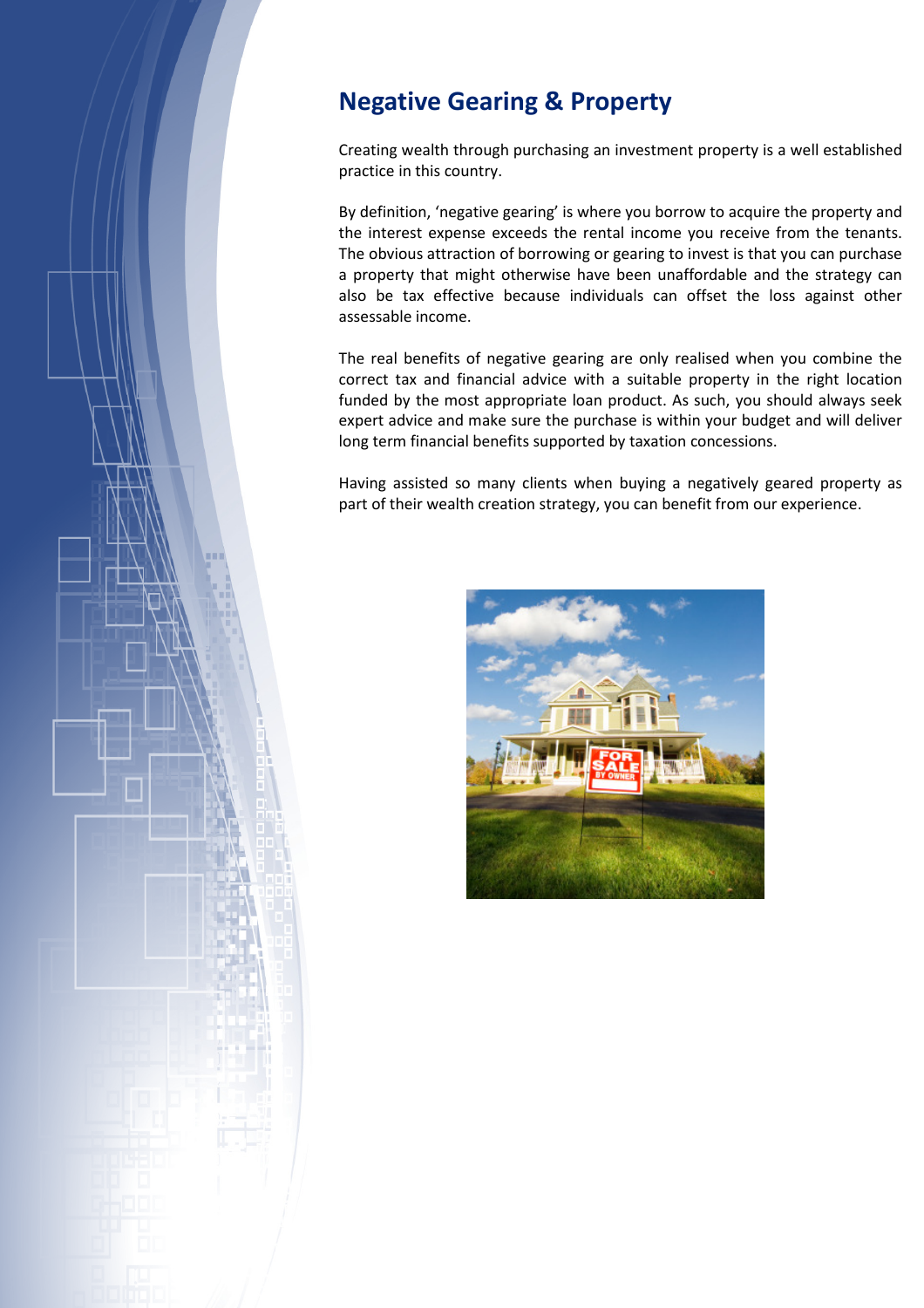



If you were to believe some people it would all seem very simple - buy the right property in the right location and then have the tenant and the Tax Office partially fund your tax loss while you sit back and profit from the appreciating property. The truth is, while gearing can amplify your gain it can also magnify your losses.

If you negatively gear property, you need to understand some important points:

Investing in property requires planning and the tax benefits should not be the only reason for the property purchase.

Negative Gearing isn't suitable for all investors because it implies a negative cash flow that you will need to fund from other income sources. The income tax and capital gains tax implications will depend on factors such as the ownership structure, marginal tax rate and holding period.

The family home is a purchase from the heart while an investment property needs to be a purchase from the head. Planning and research is required and the old saying that the three most important things when buying a property are 'location, location, location' rings true when buying an investment property.

Properties generally only create profits through capital gains that accumulate over a medium to long term period. They are illiquid assets which can't be sold overnight which could pose problems should your circumstances change.

## How We Can Help You

We are in a unique position to advise you regarding the process of purchasing and maintaining a negatively geared investment property. We understand your tax position and have access to analytical software designed to produce reports including 10 year cash flow projections, taxable income forecasts and future equity predictions.



One of the most important decisions you need to make when purchasing an investment property is which entity or person should own the property. We can recommend the appropriate structure so you maximize the tax savings and protect your investment. There are a number of factors to consider because transferring the property at a later date can prove costly with stamp duty and capital gains tax implications.